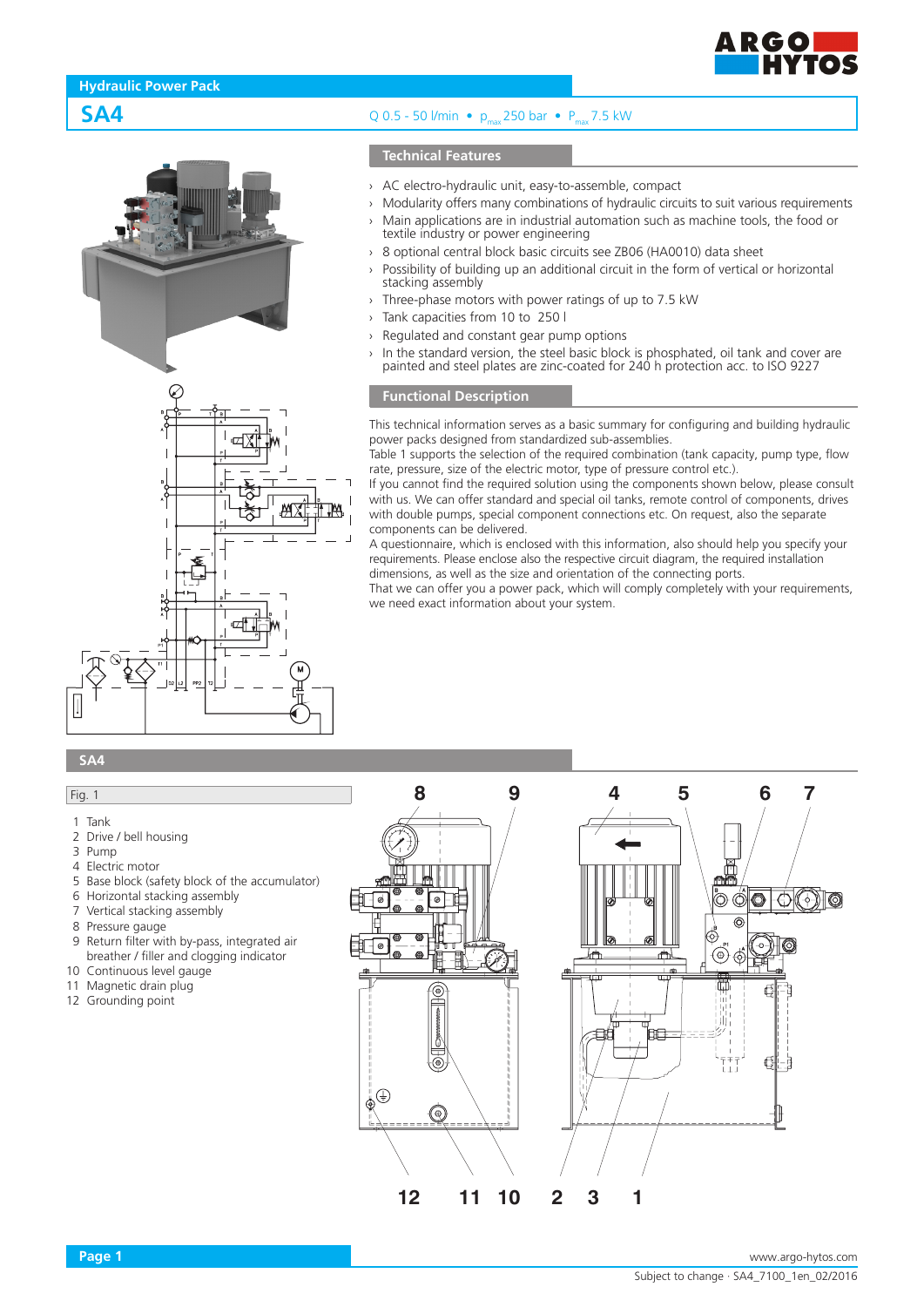

# **Tab. 1**

| Type of the<br>power pack | Tank capacity [I] | Type of the<br>pump     | Flow rate<br>$[$ I/min $]$ | Working<br>pressure [bar] | Size of the electric<br>motor | Q/p<br>Table No. | Type of the control |
|---------------------------|-------------------|-------------------------|----------------------------|---------------------------|-------------------------------|------------------|---------------------|
| SA4-10C                   | 10                | gear pump               | $0.5 - 10.5$               | 250                       | 80,90                         | 3                | 14                  |
| SA4-20C                   | 20                | gear pump               | $0.5 - 21.8$               | 250                       | 80, 90, 100, 112              | 3                | 14, 16              |
| SA4-30C                   | 30                | gear pump               | $1.9 - 23.6$               | 250                       | 80, 90, 100, 112              | $2 - 3$          | 14, 15, 16          |
| $SAA-40C$                 | 40                | gear pump               | $1.9 - 23.6$               | 250                       | 80, 90, 100, 112              | $2 - 3$          | 14, 15, 16          |
| <b>SA4-45U</b>            | 45                | gear pump               | $1.9 - 23.6$               | 250                       | 80, 90, 100, 112              | $2 - 3$          | 14, 15, 16          |
|                           |                   | gear pump               | $6 - 36$                   | 250                       | 80, 90, 100, 112, 132         | $2 - 4$          | 14, 15, 16, 18      |
| <b>SA4-60H</b>            | 60                | variable piston<br>pump | up to 29                   |                           |                               | 5                | 17                  |
|                           |                   | gear pump               | $6 - 36$                   | 250                       | 80, 90, 100, 112, 132         | $2 - 4$          | 14, 15, 16, 18      |
| <b>SA4-60U</b>            | 60                | variable piston<br>pump | up to 29                   |                           |                               | 5                | 17                  |
|                           |                   | gear pump               | $6 - 42$                   | 250                       | 90, 100, 112, 132             | $2 - 4$          | 14, 15, 16, 18      |
| SA4-100H                  | 100               | variable piston<br>pump | up to 29                   |                           |                               | 5                | 17                  |
|                           |                   | gear pump               | up to $50$                 | 250                       | 80, 90, 100, 112, 132         | $2 - 4$          | 14, 15, 16, 18      |
| SA4-250H                  | 250               | variable piston<br>pump | up to 50                   |                           | 90, 100, 112, 132             | 5                | 17                  |

# **Design of the Power Pack from Standardized Sub-Assemblies**

#### **1 Location**

Clear description of the working environment of the power pack.

**2 Working conditions**

Example of the power pack working cycle (service character).

**3 Working pressure p [bar]**

Working cycle description - time / pressure diagram.

**4 Flow rate Q [l/min]**

Flow rate, which is necessary to ensure the required velocites and revolutions.

**5 Type of the pump**

To be determined after evaluation of the points above.

The following pumps are available: - gear pumps

- variable piston pumps

**6 Pump displacement**

See point 7.

**7 Electric motor**

Using Tables 1 through 5 and the required flow rate and pressure, the respective displacement of the pump, as well as

the power and revolutions of the electric motor are to be determined. These data are to be put down into the questionwaire, together with the information regarding the network voltage and frequency, type of enclosure, climatic endurance etc. The tables also include the basic drive dimensions - diameter of the flange and the total height of the electric motor including the flange thickness or the thickness of the damping ring (Fig. 2 and 3). The damping rubber ring is normally delireved with the drives with the variable piston pump. On request, it can also be delivered with the gear pumps.

#### **8 Lay out of the drive**

Vertical - with all types of gear pumps and with axial piston pumps with pressure control (Fig. 2 and 3). Horizontal - only for special applications and after consultation with us.

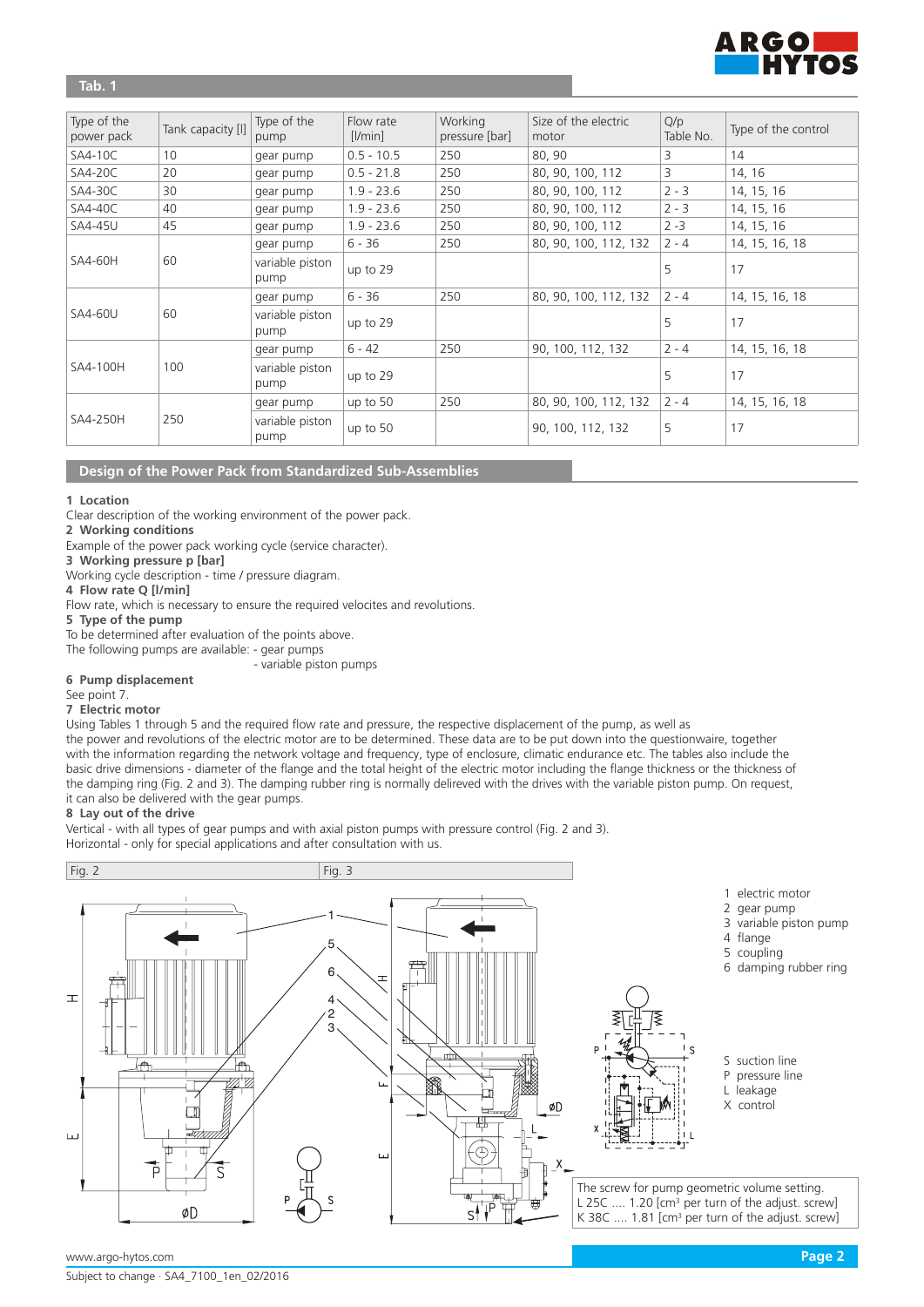

# **Tab. 2a Gear Pumps Size 1 - Series GP1**

| Data |                       |           |     |                          | Displacement of the pump [cm <sup>3</sup> ] |     |     |     |     |     |     |     |     |     | Dimension               |           |                |
|------|-----------------------|-----------|-----|--------------------------|---------------------------------------------|-----|-----|-----|-----|-----|-----|-----|-----|-----|-------------------------|-----------|----------------|
|      | of the electric motor |           | 0.8 |                          | 1.2                                         |     | 1.6 |     | 2.1 |     | 2.5 |     | 3.3 |     | of the drive            |           |                |
| Size | rpm<br>[1/min]        | P<br>[kW] |     | $Q/p$ [ $Vmin$ ] / [bar] |                                             |     |     |     |     |     |     |     |     |     | $\varnothing$ D<br>[mm] | H<br>[mm] | E max.<br>[mm] |
| 80   | 1395                  | 0.55      | 1.1 | 200                      | 1.6                                         | 170 | 2.1 | 125 | 2.8 | 95  | 3.3 | 80  | 4.4 | 60  | 200                     | 270       | 174            |
| 80   | 1395                  | 0.75      |     |                          | 1.6                                         | 200 | 2.1 | 170 | 2.8 | 130 | 3.3 | 110 | 4.4 | 80  | 200                     | 270       | 174            |
| 90   | 1410                  | 1.10      |     |                          |                                             |     | 2.1 | 200 | 2.8 | 190 | 3.3 | 160 | 4.4 | 120 | 200                     | 310       | 174            |
| 90   | 1410                  | 1.50      |     |                          |                                             |     |     |     | 2.8 | 200 | 3.3 | 200 | 4.4 | 165 | 200                     | 310       | 174            |
| 100  | 1420                  | 2.20      |     |                          |                                             |     |     |     |     |     |     |     | 4.4 | 200 | 250                     | 360       | 192            |
| 100  | 1420                  | 3.00      |     |                          |                                             |     |     |     |     |     |     |     |     |     |                         |           |                |
| 71   | 2790                  | 0.55      | 2.1 | 125                      | 3.1                                         | 85  | 4.2 | 60  | 5.6 | 45  | 6.6 | 40  | 8.7 | 30  | 160                     | 225       | 157            |
| 80   | 2850                  | 0.75      | 2.2 | 165                      | 3.2                                         | 110 | 4.3 | 85  | 5.7 | 65  | 6.8 | 55  | 8.9 | 40  | 200                     | 270       | 174            |
| 80   | 2835                  | 1.10      | 2.2 | 200                      | 3.2                                         | 160 | 4.3 | 125 | 5.7 | 95  | 6.7 | 80  | 8.9 | 60  | 200                     | 270       | 174            |
| 90   | 2860                  | 1.50      |     |                          | 3.2                                         | 200 | 4.3 | 165 | 5.7 | 125 | 6.8 | 105 | 9.0 | 80  | 200                     | 310       | 174            |
| 90   | 2850                  | 2.20      |     |                          |                                             |     | 4.3 | 200 | 5.7 | 185 | 6.8 | 155 | 8.9 | 120 | 200                     | 310       | 174            |
| 100  | 2895                  | 3.00      |     |                          |                                             |     |     |     |     |     |     |     | 9.1 | 160 | 250                     | 360       | 192            |

# **Tab. 2b Gear Pumps Size 1 - Series GP1**

| Data |                       |           |     | Displacement of the pump $\text{[cm]}$ |      |     |      |     |      |     |      |     |      |     | Dimension    |          |                |
|------|-----------------------|-----------|-----|----------------------------------------|------|-----|------|-----|------|-----|------|-----|------|-----|--------------|----------|----------------|
|      | of the electric motor |           | 3.6 |                                        | 4.4  |     | 4.8  |     | 5.8  |     | 6.2  |     | 7.9  |     | of the drive |          |                |
| Size | rpm<br>[1/min]        | P<br>[kW] |     | $Q/p$ [ $Vmin$ ] / [bar]               |      |     |      |     |      |     |      |     |      |     | ØD<br>[mm]   | Н<br> mm | E max.<br>[mm] |
| 80   | 1395                  | 0.55      | 4.8 | 55                                     | 5.8  | 45  | 6.4  | 40  | 7.7  | 35  | 8.2  | 30  | 10.5 | 25  | 200          | 270      | 174            |
| 80   | 1395                  | 0.75      | 4.8 | 75                                     | 5.8  | 60  | 6.4  | 55  | 7.7  | 45  | 8.2  | 45  | 10.5 | 35  | 200          | 270      | 174            |
| 90   | 1410                  | 1.10      | 4.8 | 110                                    | 5.9  | 90  | 6.4  | 80  | 7.8  | 70  | 8.3  | 65  | 10.6 | 50  | 200          | 310      | 174            |
| 90   | 1410                  | 1.50      | 4.8 | 150                                    | 5.9  | 120 | 6.4  | 110 | 7.8  | 95  | 8.3  | 85  | 10.6 | 70  | 200          | 310      | 174            |
| 100  | 1420                  | 2.20      | 4.8 | 200                                    | 5.9  | 180 | 6.5  | 165 | 7.8  | 135 | 8.4  | 125 | 10.7 | 100 | 250          | 360      | 192            |
| 100  | 1420                  | 3.00      |     |                                        | 5.9  | 200 | 6.5  | 200 | 7.8  | 160 | 8.4  | 160 | 10.7 | 135 | 250          | 360      | 192            |
| 71   | 2790                  | 0.55      | 9.5 | 30                                     | 11.7 | 25  | 12.7 | 20  | 15.4 | 20  | 16.4 | 15  | 20.9 | 15  | 160          | 225      | 157            |
| 80   | 2850                  | 0.75      | 9.7 | 35                                     | 11.9 | 30  | 13.0 | 30  | 15.7 | 25  | 16.8 | 20  | 21.4 | 15  | 200          | 270      | 174            |
| 80   | 2835                  | 1.10      | 9.7 | 55                                     | 11.9 | 45  | 12.9 | 40  | 15.6 | 35  | 16.7 | 30  | 21.3 | 25  | 200          | 270      | 174            |
| 90   | 2860                  | 1.50      | 9.7 | 75                                     | 11.9 | 60  | 13.0 | 55  | 15.8 | 45  | 16.8 | 45  | 21.5 | 35  | 200          | 310      | 174            |
| 90   | 2850                  | 2.20      | 9.7 | 110                                    | 11.9 | 90  | 13.0 | 80  | 15.7 | 65  | 16.8 | 65  | 21.4 | 50  | 200          | 310      | 174            |
| 100  | 2895                  | 3.00      | 9.9 | 145                                    | 12.0 | 120 | 13.2 | 110 | 16.0 | 90  | 17.1 | 85  | 21.7 | 65  | 250          | 360      | 192            |

# **Tab. 3a Gear Pumps Size 2 - Series GP2**

|      | Data of the electric motor |          |     |                                    | Displacement of the pump $\text{[cm]}$ |     |     |     |      |     |      |     | Dimension of the drive |          |               |
|------|----------------------------|----------|-----|------------------------------------|----------------------------------------|-----|-----|-----|------|-----|------|-----|------------------------|----------|---------------|
|      |                            |          | 4   |                                    | 5                                      |     | 6.3 |     | 8    |     | 10   |     |                        |          |               |
| Size | rpm $[1/min]$              | $P$ [kW] |     | $Q/p_{n}$ [ <i>l</i> /min] / [bar] |                                        |     |     |     |      |     |      |     | $\varnothing$ D [mm]   | $H$ [mm] | $E$ max. [mm] |
| 90   | 1410                       | 1.1      | 5.4 | 100                                | 6.7                                    | 80  | 8.5 | 65  | 10.8 | 50  | 13.5 | 40  | 200                    | 310      | 222           |
| 90   | 1410                       | 1.5      | 5.4 | 135                                | 6.7                                    | 110 | 8.5 | 85  | 10.8 | 65  | 13.5 | 55  | 200                    | 310      | 222           |
| 100  | 1420                       | 2.2      | 5.4 | 195                                | 6.7                                    | 155 | 8.5 | 125 | 10.8 | 100 | 13.5 | 80  | 250                    | 360      | 228           |
| 100  | 1420                       | 3.0      | 5.4 | 270                                | 6.7                                    | 215 | 8.5 | 170 | 10.8 | 135 | 13.5 | 105 | 250                    | 360      | 228           |
| 12   | 1440                       | 4.0      |     |                                    | 6.8                                    | 270 | 8.6 | 225 | 11.0 | 175 | 13.8 | 140 | 250                    | 348      | 228           |
| 132  | 1455                       | 5.5      |     |                                    |                                        |     |     |     | 11.0 | 240 | 13.8 | 190 | 300                    | 470      | 248           |
| 132  | 1455                       | 7.5      |     |                                    |                                        |     |     |     |      |     | 13.8 | 250 | 300                    | 470      | 248           |

**Tab. 3b Gear Pumps Size 2 - Series GP2**

|      | Data of the electric motor |          |      |                                    | Displacement of the pump [cm <sup>3</sup> ] |     |      | Dimension of the drive |      |     |                      |          |                 |
|------|----------------------------|----------|------|------------------------------------|---------------------------------------------|-----|------|------------------------|------|-----|----------------------|----------|-----------------|
|      |                            |          | 12.5 |                                    | 16                                          |     | 20   |                        | 25   |     |                      |          |                 |
| Size | rpm $[1/min]$              | $P$ [kW] |      | $Q/p_{n}$ [ <i>l</i> /min] / [bar] |                                             |     |      |                        |      |     | $\varnothing$ D [mm] | $H$ [mm] | $E$ max. $[mm]$ |
| 90   | 1410                       | 1.1      | 16.9 | 30                                 | 21.6                                        | 25  | 27.0 | 20                     | 33.7 | 15  | 200                  | 310      | 222             |
| 90   | 1410                       | ۱.5      | 16.9 | 45                                 | 21.6                                        | 35  | 27.0 | 25                     | 33.7 | 20  | 200                  | 310      | 222             |
| 100  | 1420                       | 2.2      | 16.9 | 65                                 | 21.6                                        | 50  | 27.0 | 40                     | 33.7 | 30  | 250                  | 360      | 228             |
| 100  | 1420                       | 3.0      | 16.9 | 85                                 | 21.6                                        | 65  | 27.5 | 55                     | 33.7 | 45  | 250                  | 360      | 228             |
| 112  | 1440                       | 4.0      | 17.3 | 110                                | 22.1                                        | 90  | 27.5 | 70                     | 34.6 | 55  | 250                  | 348      | 228             |
| 132  | 1455                       | 5.5      | 17.3 | 155                                | 22.1                                        | 120 | 27.5 | 95                     | 34.6 | 75  | 300                  | 470      | 248             |
| 132  | 1455                       | 7.5      | 17.3 | 210                                | 22.1                                        | 165 | 27.5 | 130                    | 34.6 | 105 | 300                  | 470      | 248             |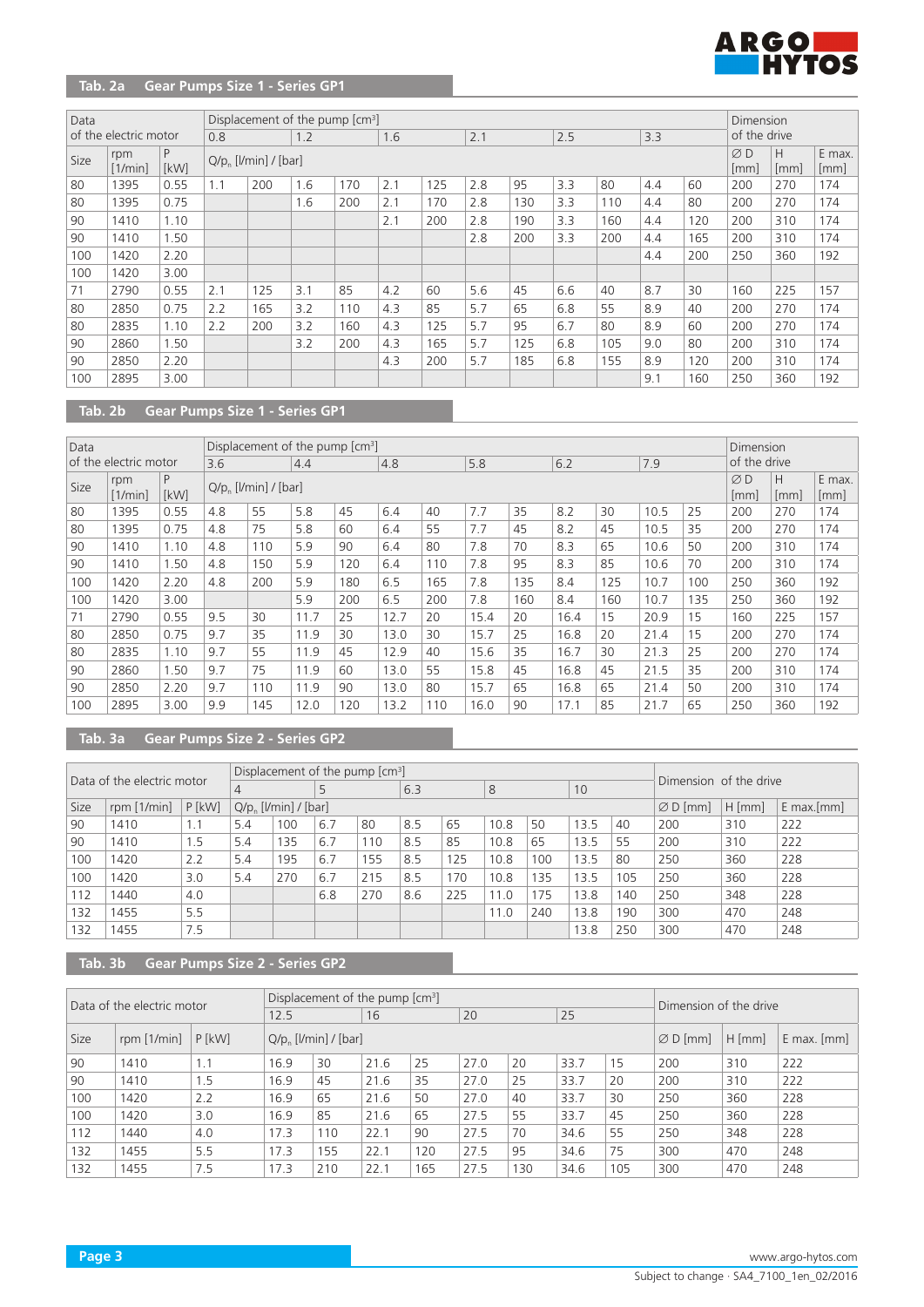

# **Tab. 4 Gear Pumps Size 3 - Series GP3**

|      | Data of the electric motor |          |      |                                    | Displacement of the pump [cm <sup>3</sup> ] | Dimension of the drive [mm] |      |                 |      |        |     |     |     |  |
|------|----------------------------|----------|------|------------------------------------|---------------------------------------------|-----------------------------|------|-----------------|------|--------|-----|-----|-----|--|
|      |                            |          | 10   |                                    | 17                                          |                             | 27   |                 | 34   |        |     |     |     |  |
| Size | rpm $[1/\text{min}]$       | $P$ [kW] |      | $Q/p_{n}$ [ <i>l</i> /min] / [bar] |                                             |                             |      | $\varnothing$ D | Н    | E max. |     |     |     |  |
| 100  | 1420                       | 3.0      | 13.5 | 105                                | 22.9                                        | 65                          | 36.9 | 40              | 45.9 | 30     | 250 | 360 | 255 |  |
| 112  | 1440                       | 4.0      | 13.8 | 140                                | 23.3                                        | 85                          | 36.9 | 50              | 46.5 | 40     | 250 | 348 | 255 |  |
| 132  | 1455                       | 5.5      | 13.8 | 190                                | 23.5                                        | 110                         | 37.3 | 70              | 47.0 | 55     | 300 | 470 | 275 |  |
| 132  | 1455                       | 7.5      |      |                                    | 23.5                                        | 155                         | 37.3 | 95              | 47.0 | 75     | 300 | 470 | 275 |  |

# **Tab. 5 Variable Pistons Pumps**

|      | Data of the electric motor |      |                                | Maximum geometric volume<br>of the pump [cm <sup>3</sup> ] |             |    |     | Dimension of the drive [mm] |    | L25C            | <b>K38C</b>     |
|------|----------------------------|------|--------------------------------|------------------------------------------------------------|-------------|----|-----|-----------------------------|----|-----------------|-----------------|
|      |                            |      | L25C                           |                                                            | <b>K38C</b> |    |     |                             |    |                 |                 |
| Size | rpm                        |      | $*25$                          |                                                            | $*38$       |    |     |                             |    |                 |                 |
|      | [1/min]                    | [kW] | max. $Q/p$ [ $l/min$ ] / [bar] |                                                            |             |    | ØD  | H                           |    | $E$ max. $[mm]$ | $E$ max. $[mm]$ |
| 100  | 1420                       | 2.2  | 33.7                           | 35                                                         |             |    | 250 | 360                         | 45 | 296             |                 |
| 100  | 1420                       | 3.0  | 33.7                           | 50                                                         |             |    | 250 | 360                         | 45 | 296             |                 |
| 112  | 1440                       | 4.0  | 34.1                           | 65                                                         |             |    | 250 | 348                         | 45 | 296             |                 |
| 132  | 1455                       | 5.5  | 34.4                           | 90                                                         | 52.5        | 55 | 300 | 470                         | 50 | 296             | 313             |
| 132  | 1455                       | 7.5  | 34.4                           | 120                                                        | 52.5        | 75 | 300 | 470                         | 50 | 296             | 313             |

\* Maximum geometric volume of pump is adjusted with setting screw (see Fig. 3)

L 25C .... 1.20 [cm<sup>3</sup> per turn of the adjustment screw], K 38C .... 1.81 [cm<sup>3</sup> per turn of the adjustment screw]

#### **9 Tank capacity**

The following are our recommendations for a suitable tank capacity:

– hydraulic circuits with fixed pumps - from 3 up to 6 multiple of the pump flow rate [l/min].

– hydraulic circuits with variable pumps - from 2 up to 4 multiple of the pump flow rate [l/min] Tanks normally delivered:



- f ) Grounding bolt
- g) Continuous level gauge

|                  |                   | Tank dimension                 |                | Dimension of fix slots [mm] (Fig. 7) |      |     |                 |
|------------------|-------------------|--------------------------------|----------------|--------------------------------------|------|-----|-----------------|
| Tank designation | Tank capacity [I] | Lenght x width x height $[mm]$ | $\overline{A}$ | B                                    |      | D   | $\varnothing$ E |
| 10C              | 10                | 400 x 280 x 186                | 30             | 220                                  | 6    | 388 | $9$ (slot)      |
| 20C              | 20                | 400 x 280 x 274                | 30             | 220                                  | 6    | 388 | $9$ (slot)      |
| 30C              | 30                | 500 x 320 x 285                | 30             | 260                                  | 10.5 | 479 | $11$ (slot)     |
| 40C              | 40                | 500 x 320 x 364                | 30             | 260                                  | 10.5 | 479 | 11 (slot)       |
| 45U              | 45                | 700 x 370 x 329                | 35             | 300                                  | 25   | 650 |                 |
| 60U              | 60                | 700 x 370 x 394                | 35             | 300                                  | 25   | 650 | 11              |
| 60H              | 60                | 600 x 470 x 485                | 35             | 400                                  | 30   | 540 | 14              |
| 100H             | 100               | 700 x 550 x 565                | 25             | 500                                  | 30   | 640 | 14              |
| 250H             | 250               | 1006 x 610 x 680               | 20             | 570                                  | 47   | 912 | 14              |

 $\sqrt{2}$ 

 $\Box$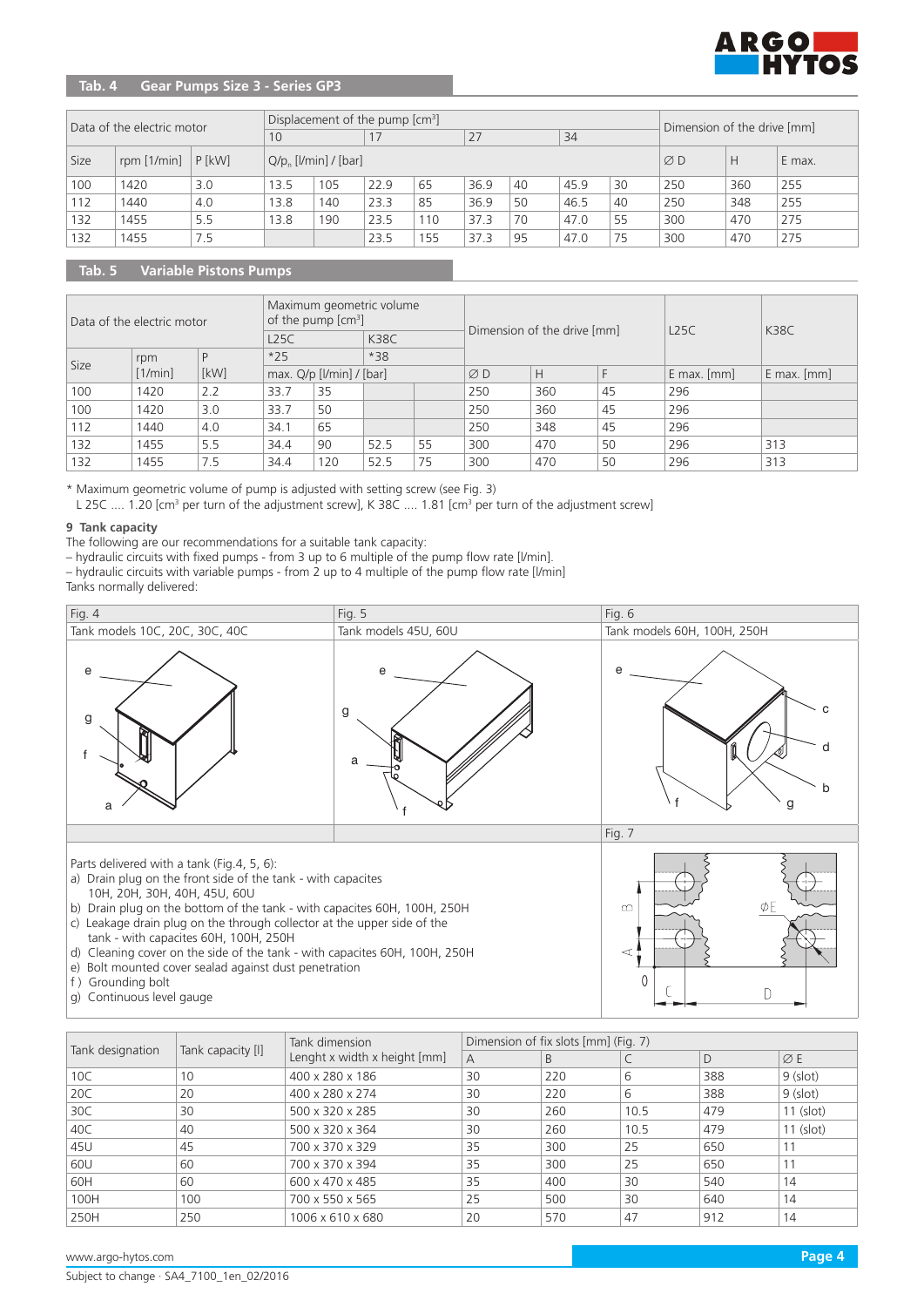

#### **10 Painting**

- The following are the standard paintings of the outside surface of the tank:
- top coat RAL 7030 KOMAXIT (stone gray)
- aluminum parts without surface treatment
- hydraulic components manufacturer's standard painting
- Other paints or special surface treatment on request.

#### **Component assembly on the tank cover**

In addition to drive unit, also the base block and filtering unit are usually situated on the tank cover. The base block is connected to the pump output. It comprises a check valve and pressure valve (or some other components) according to the pressure control system used (see the circuit diagrams in Fig. 14 to 18). It also enables other components of the hydraulic circuit to be connected, e.g.: – oil filter

- subplates or connecting plates with the respective components
- accumulator

#### **11 Pressure control**

- Pressure relief valve VT (Fig. 14) used with all types of gear pumps.
- Unloading valve VO (Fig. 15) used in combination with a gear pump, an accumulator and a check valve. When the pressure set at the unloading valve is reached, the valve loads the pump. The accumulator provides for holding the pressure in the circuit behind the check valve. The pressure valve VP works as the safety valve of the accumulator.
- Switching (Fig. 16) used in combination with a gear pump, an accumulator, a check valve and a pressure switch TS. When the pressure in the system reaches the pressure set at the pressure switch, the respective circuit switches off the electric motor.
- The accumulator holds the pressure in the circuit behind the check valve. The pressure valve VP works as the safety valve of the accumulator. – Remote control with the pressure relief valve VT (Fig. 17) - used only with piston pumps with pressure control. The pressure valve VP protects the circuits against pressure peaks.
- Pressure valve on the pump used with piston pumps with pressure control. The pressure is adjusted by the screw which is fixed to the pump. The pressure valve VP protects the circuit against pressure peaks.

#### **12 Oil filtration**

Preferably the return line filters with visual (Fig. 8) or electric (Fig. 9) clogging indication are used. These filters can also be used (after removing the cover) as the filling filters. They usually also comprise an integrated air breather.

| Type of the filter Type of the |                        | Flow rate [l/min] $\begin{vmatrix} By-pass \ \text{for} \end{vmatrix}$ |     | Absolute<br>filtration $[µm]$ |
|--------------------------------|------------------------|------------------------------------------------------------------------|-----|-------------------------------|
| FR 043 - 166                   | $\sqrt{3}$ , 0510 - 56 | 25                                                                     | 2.5 | 10                            |
| FR 072 - 166                   | $V3.0520 - 56$         | 50                                                                     | 25  | 10                            |
| E 103 - 676                    | V3 . 0620 - 56         | -80                                                                    | フ5  | 10                            |

Fig. 8 Fig. 9

#### **13 Size of the components**

The hydraulic components are assembled into a hydraulic circuit by means of connecting or modular plates PD06 (catalogue HA 0006). These plates support the build-up of hydraulic systems as horizontal or vertical stacking assemblies resulting in a compact system without connecting pipes or hoses. Up to 8 section can be connected in a horizontal stacking assembly.

The installation dimension of the components size 06 correspond with ISO 4401- Ab-03-4 and DIN 24340-A6. The working ports are provided with pipe threads as follows:

a) base block type ZB 06 x - xx A, B - G3/8" P, P1, T - G1/2"

b) in-line modular plates PD 06 xx - AL

 A, B, P - G3/8" T - G1/2"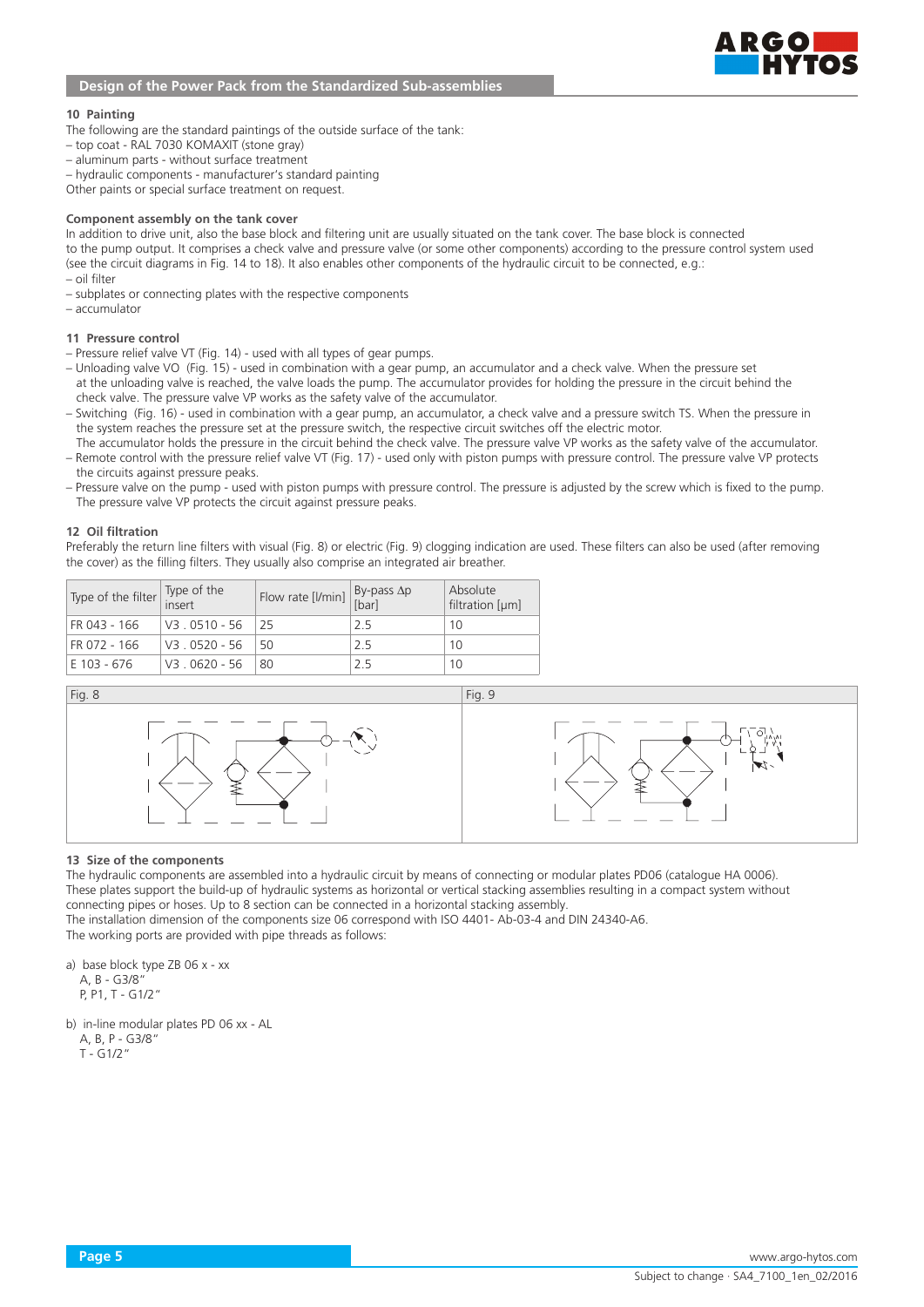# RGOI

# **Design of the Power Pack from the Standardized Sub-assemblies**

#### **14 Control voltage**

The control voltage of the electro-hydraulic components must be determined with regard to the safety and health protection. On request, the components with the following DC control voltages can be delivered: 12, 14, 21, 24, 42, 48, 60, 102 and 205 V. The avaible AC voltages are 24, 115 and 230V / 50 (60)Hz.

#### **15 Accumulators**

The gas bladder or membrane accumulators are being used (Fig. 10). The required capacity in liters is to be determined. Preferably the accumulators from supliers who can ensure the international certification (at least the certification from the German Testing Laboratory TÜV) are used. When filling in the form, please indicate the country in which your machine with our power pack is going to be used. The accumulator is a pressure tank which must comply with work safety regulations. These regulations differ from country to country. The accumulator must be provided with the certificate of the respective country it is going to be used in!

Smaller accumulators (up to 4 l) are mounted directly onto the cover of the tank or onto a short block (max. with 2 section of control components above the base block). Larger accumulators are mounted only onto the tank cover. Together with an accumulator also the filling and checking equipment can be delivered (including the pressure gauge for filling the accumulator with nitrogen).

We recommend the use of an accumulator to be discussed with our technicians.



#### **16 Accumulator block**

The function of the safety block is provided by the base block (see Fig. 15 and 16). The use of another block is to be discussed with us.

#### **17, 18 Thermometer, thermostat, oil level transducer**

These instruments can be mounted onto the tank cover. The thermometer (Fig. 11) and the thermostat (Fig. 12) check the oil temperature. The oil level transducer (Fig. 13) indicates the oil level in the tank.



#### **19 Electric equipment**

Power packs delivered without electric equipment are standard. The electric circuit diagram of the electric motor is on the lower side of the cover of the motor terminal box. On request, the electric boxes (including terminals, circuits breakers etc.) can be delivered.

#### **20 Hydraulic fluid**

The hydraulick power packs are designed to operate with mineral oils of the power classes HM and HV according to the European specification CETOP-RP 91 H and with the bio-degradable hydraulic fluids of the groups HTG and HE according to DIN-proposal.

#### **21 Special equipment**

Special requirements regarding the power pack equipment, such as oil cooling and heating, power pack covering etc., are to be consulted with our technicians.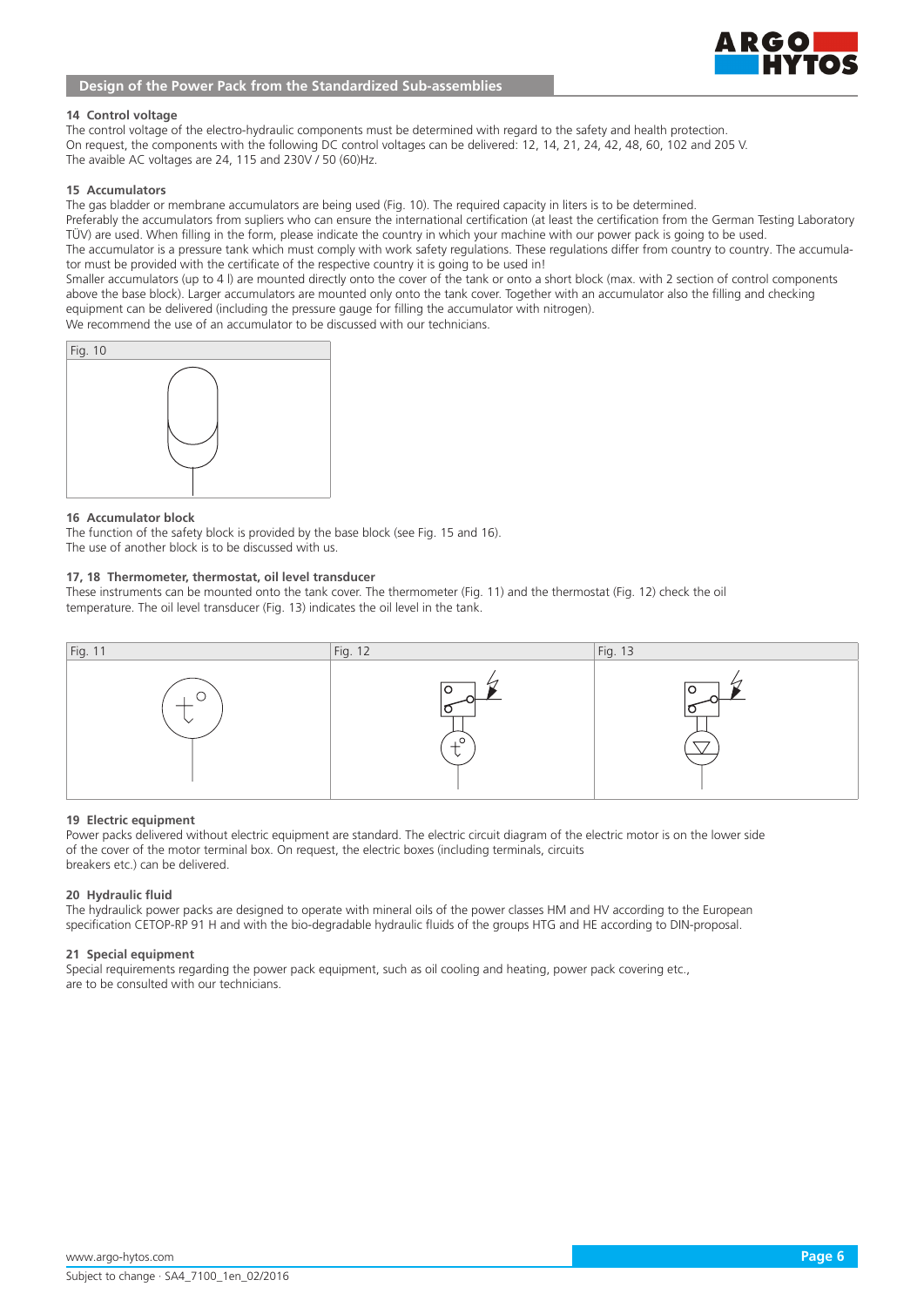

# **Design of the Power Pack from the Standardized Sub-assemblies**





Power pack with gear pump and pressure switch TS controlling the switching-off of the electric motor. Pressure relief valve VP works as the safety valve of the accumulator (for tank capacities from 20 up to 60 l and accumulators capacities from 2.5 up to 10 l).



Power pack with piston pump with pressure control - remote pressure control throgh pressure relief valve VT. Pressure relief valve VP protects the system against pressure peaks (for tank capacities from 60 up to 250 L).

R P11 P2 Fig. 18 Double gear pump hydraulic power unit with two pressure ports P1 and P2. P2 pressure port is unloaded by 4/2 solenoid operated directional valve R. (for tank capacites from 40 up to 250 L).